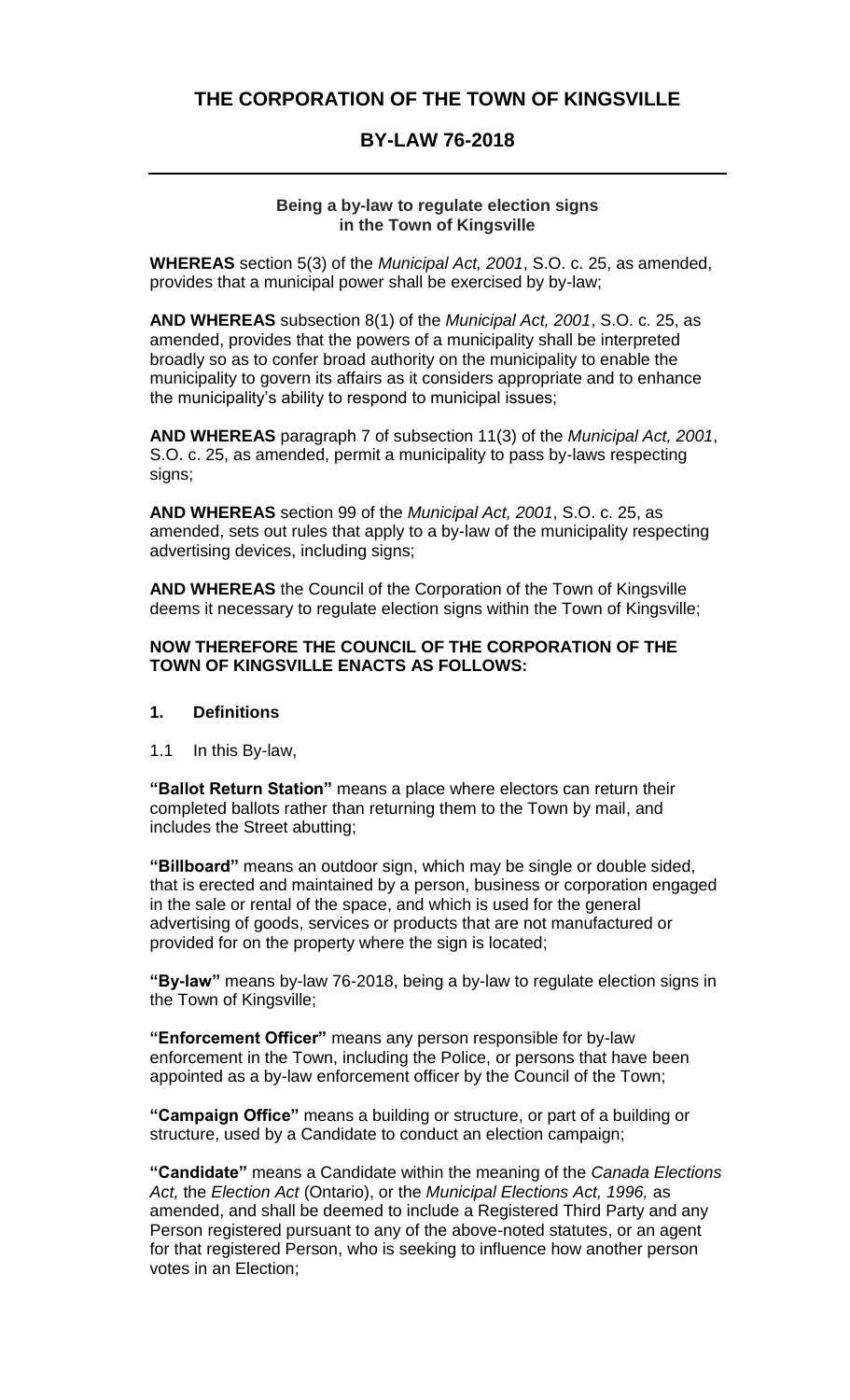**"Clerk"** means the Clerk of the Town, or a person delegated by them for the purposes of this By-law;

**"Council"** means the municipal council for the Town;

**"Election"** means any federal, provincial or municipal election, including any by-election, and any question or by-law submitted to the electors and includes an election to a local board or commission;

**"Election Sign"** means any sign, including posters, promoting, opposing or taking a position with respect to:

- (i) any Candidate or political party in an election under the *Canada Elections Act,* the *Election Act* (Ontario), or the *Municipal Elections Act, 1996*;
- (ii) an issue associated with a person or political party in an election under the *Canada Elections Act,* the *Election Act* (Ontario), or the *Municipal Elections Act, 1996*; or
- (iii) a question, law or by-law submitted to the electors under the *Canada Elections Act,* the *Election Act* (Ontario), or the *Municipal Elections Act, 1996*;

**"Median Strip"** means the promotion of a Road so constructed as to separate traffic travelling in one direction from traffic travelling in the opposite direction by a physical barrier or a raised or depressed paved or unpaved separation area that is not intended to allow crossing vehicular movement and includes a central island in a roundabout;

**"Park"** means any land and land covered by water, and all portions thereof under the control, management, or joint management of the Town, that is or hereafter may be established, dedicated, set apart, or made available for use as public open space, including a natural park area and any environmentally significant area as defined in this By-law, including any buildings, structures, erections, facilities, and improvements located in or on such land;

**"Person"** includes, but is not limited to an individual, firm, corporation, association, or partnership;

**"Place"** means attach, install, erect, build, construct, reconstruct, move, display or affix;

**"Public Property"** means any real property, including a Park, owned by or under the control of the Town, or any of its agencies, local boards, commissions, or corporations but, for the purposes of this by-law, does not include a Street;

**"Registered Third Party"** means, in relation to an election in a municipality, an individual, corporation, or trade union that is registered under section 88.6;

**"Roadway"** means the part of a Street that is improved, designed or ordinarily used for vehicular traffic and includes a shoulder;

**"Sidewalk"** means any municipal walkway, or that portion of the Street between the Roadway and the adjacent property line, primarily intended for the use of pedestrians;

**"Street"** means a highway, road allowance, street, avenue, boulevard, parkway, driveway, land, square, place, bridge, viaduct, trestle or other public way under the jurisdiction of the Town and this term includes all road works and appurtenant to municipal land;

**"Town"** means The Corporation of the Town of Kingsville;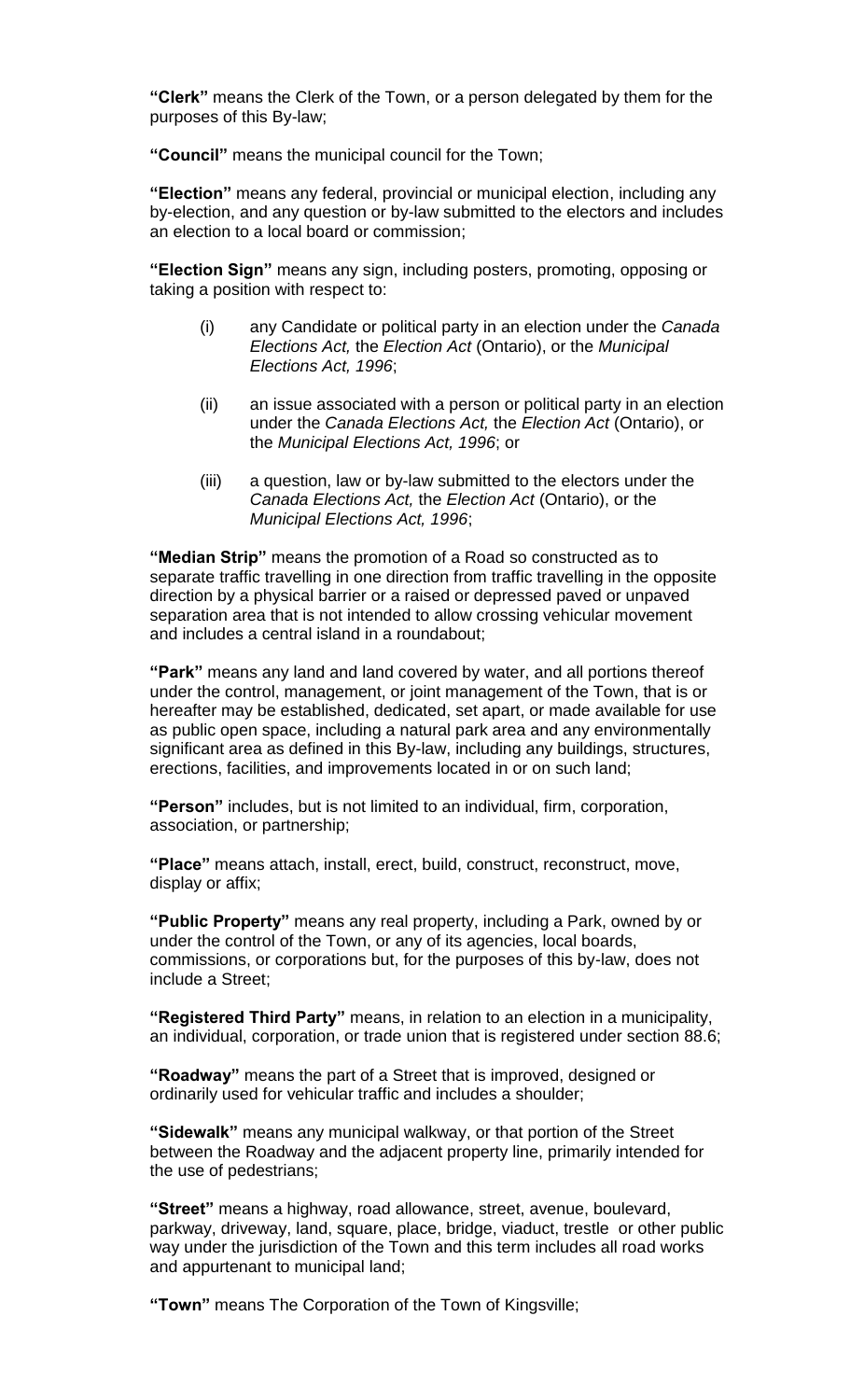**"Vehicle Sign"** means any form of Election Sign Placed on or in a vehicle or trailer;

**"Voting Day"** means the day on which the final vote is to be taken in an election;

**"Voting Place"** means a place where electors cast their ballots and, regardless of whether the Voting Place is located on Public Property, includes the Street abutting;

**"Writ of Election"** means the date as defined in the *Canada Elections Act* and the *Election Act* (Ontario).

- 1.2 This By-law applies to all Election Signs displayed within the boundaries of the Town.
- 1.3 References to items in the plural include the singular, as applicable.

#### **2. Prohibitions**

- 2.1 No Person shall Place or permit to be Placed an Election Sign in the Town except in accordance with this By-law and any other applicable legislation.
- 2.2 No Person shall Place or permit to be Placed an Election Sign on or in any premises used as a Voting Place, Ballot Return Station, or where the administration of election processes are conducted.
- 2.3 No Person shall display on any Election Sign a logo, brand, trademark, slogan or official mark, in whole or in part, owned or licensed by the Town.
- 2.4 No person shall Place or permit to be Placed an Election Sign on Public Property.
- 2.5 No person shall Place or permit to be Placed an Election Sign in a Park.
- 2.6 No Person shall Place or permit to be Placed an Election Sign that:
	- 2.6.1 is illuminated;
	- 2.6.2 has a sign area of more than 3.0 square metres;
	- 2.6.3 interferes with the safe operation of vehicular traffic or the safety of pedestrians; or
	- 2.6.4 impedes or obstructs the Town's maintenance operations.
- 2.7 Subsections 2.6.1 and 2.6.2 do not apply to:
	- 2.7.1 Election Signs promoting a Candidate on a Campaign Office; or,
	- 2.7.2 Billboard Election Signs.
- 2.8 No Person shall Place or permit to be Placed an Election Sign that is in contravention of the *Election Act*, *Canada Elections Act*, or the *Municipal Elections Act, 1996*.
- 2.9 No Person shall remove a lawfully Placed Election Sign, except in accordance with this By-law, or with the permission of the owner.
- 2.10 No person shall deface or willfully cause damage to an Election Sign.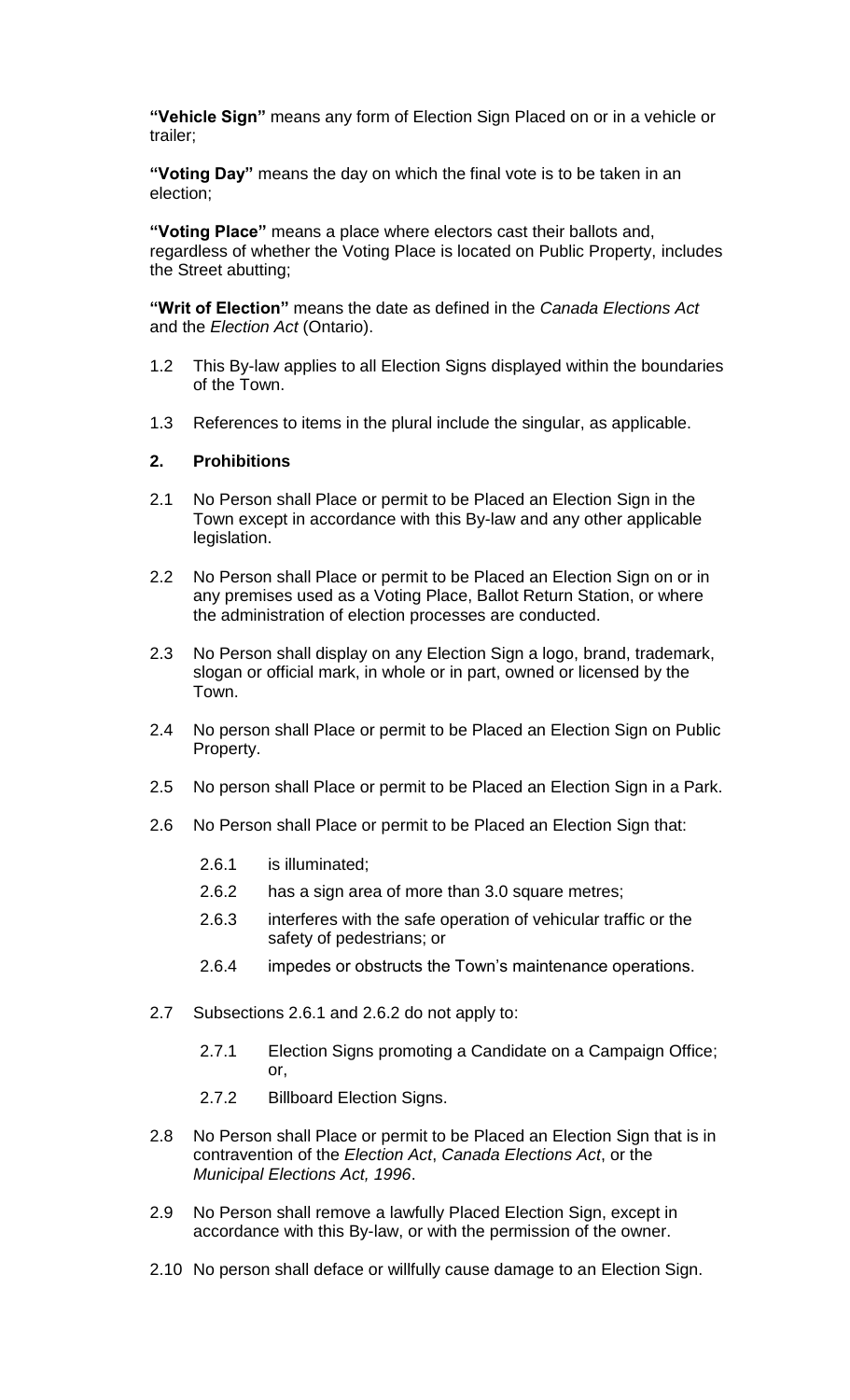2.11 No person shall hinder or obstruct an Enforcement Officer in the enforcement of this By-law.

# **3. Timing of Placement**

- 3.1 No person shall Place, or permit to be Placed, an Election Sign for a federal or provincial election or by-election earlier than the day the Writ of Election or by-election is issued.
- 3.2 No person shall Place, or permit to be Placed, an Election Sign for a municipal election, except an Election Sign which is Placed on a Campaign Office, earlier than 45 days prior to Voting Day in the year of a regular election or a by-election.
- 3.3 No person shall Place, or permit to be Placed, an Election Sign for a municipal election on a Campaign Office earlier than the day that Candidate has filed their nomination with the Clerk.
- 3.4 No person shall fail to remove an Election Sign more than 2 days after the last Voting Day for the Election.

# **4. General Provisions**

- 4.1 No person shall Place or permit to be Placed an Election Sign on private property without the permission or consent of the owner or occupant of the property.
- 4.2 Every Election Sign must be maintained in a proper state of repair.
- 4.3 No person shall Place or permit to be Placed an Election Sign:
	- 4.3.1 in a Roadway;
	- 4.3.2 within 3 metres of a Roadway;
	- 4.3.3 between a Roadway and a Sidewalk;
	- 4.3.4 that impedes or obstructs the passage of pedestrians on a Sidewalk;
	- 4.3.5 in a Median Strip;
	- 4.3.6 less than 3 metres from a Crosswalk;
	- 4.3.7 on a tree, fence, wall, pole or gate located on Public Property or on a Street;
	- 4.3.8 on public utility poles;
	- 4.3.9 in a boulevard that abuts a Park;
	- 4.3.10 within 10 metres of another Election Sign of the same Candidate.
- 4.4 No Person shall Place or permit to be Placed an Election Sign that has a Sign Height:
	- 4.4.1 of more than 0.8 metres if located within an intersection site visibility triangle;
	- 4.4.2 of more than 2 metres when Placed within 3 to 8 metres of the Roadway;
	- 4.4.3 of more than 4 metres when Placed beyond 8 metres of the Roadway.
- 4.5 No Person shall injure or foul a Street or permit the injuring or fouling of a Street when Placing an Election Sign.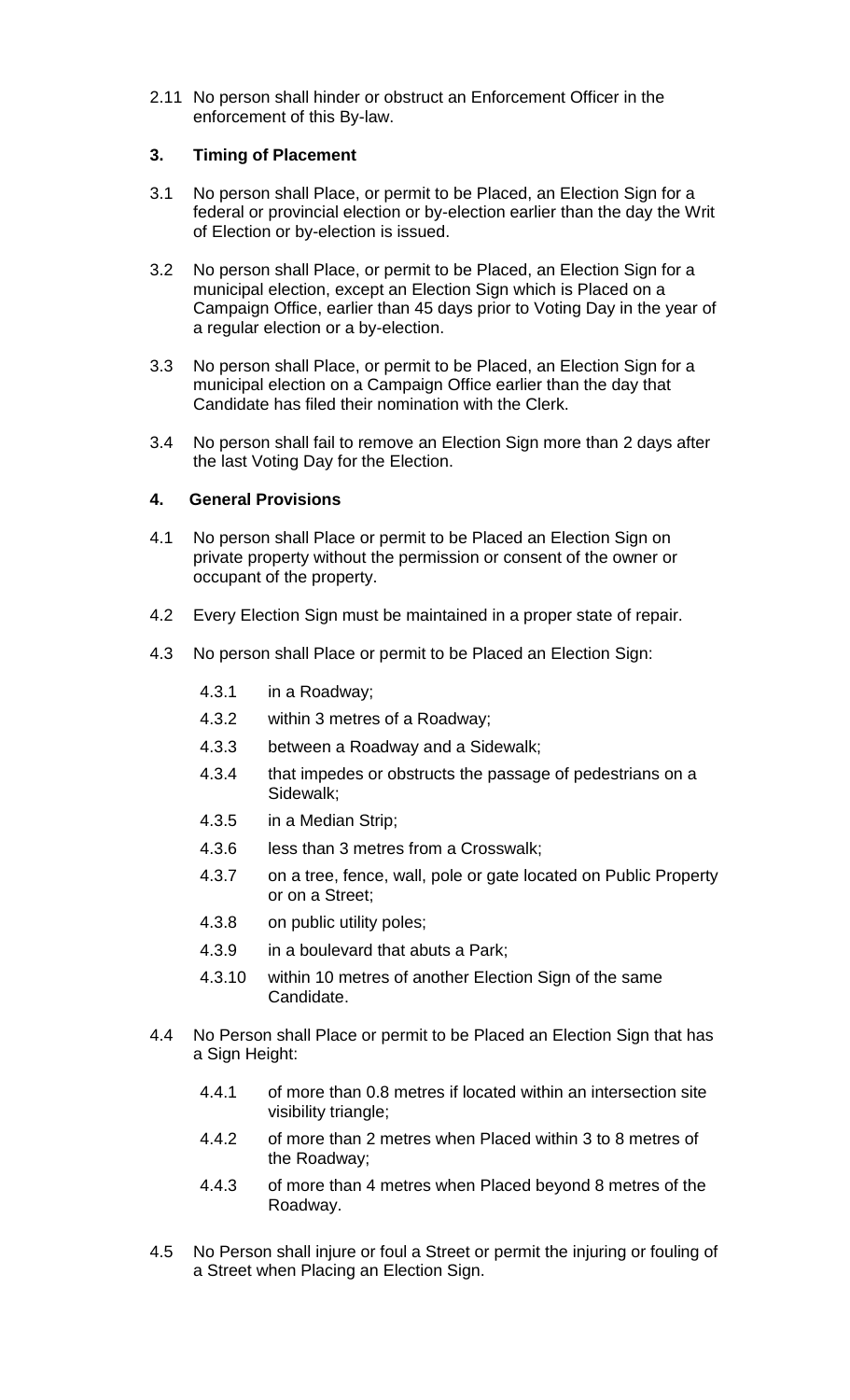4.6 The Town shall not be liable for any damage or loss to an Election Sign that was Placed in accordance with this By-law or that was removed pursuant to the provisions of this By-law.

# **5. Vehicle Signs**

- 5.1 No Person shall Place or permit to be Placed a Vehicle Sign except in accordance with this By-law.
- 5.2 The total area of the Vehicle Sign(s) Placed on or in any one vehicle shall not exceed 1.5 square metres.

# **6. Election Sign Security Deposit**

- 6.1 A refundable security deposit in the amount of \$140.00 shall be paid to the Town prior to the Placement of any Election Sign for a Municipal Election.
- 6.2 A refundable security deposit in the amount of \$300.00 shall be paid to the Town prior to the Placement of any Election Sign for a Federal or Provincial Election.
- 6.3 Election Signs removed in accordance with this By-law shall be subject to a sign removal fee of \$20.00 per sign.
- 6.4 Election Sign removed in accordance with this By-law, the Candidate to whom the Election Sign belongs will be charged the amount outlined in provision 6.3, and such charges will be deducted from the security deposit.
- 6.5 If the costs incurred by the Town in removing a Candidate's Election Sign exceed the deposit paid to the Town by that Candidate, the Town shall notify the Candidate, who shall have five (5) days after the notice is received to pay the outstanding balance.
- 6.6 Subject to any deductions made pursuant to this By-law, a Candidate is entitled to have their security deposit refunded no later than ninety (90) days after Voting Day.

# **7. Administration and Enforcement**

- 7.1 Where an Election Sign has been Placed contrary to this By-law, the Clerk or By-law Enforcement Officer may authorize the removal of the Election Sign without notice or compensation.
- 7.2 Election Signs that have been removed in accordance with provision 7.1, shall be stored for a period of not less than 14 days, during which time the Candidate or Candidate's agent may retrieve the sign, provided the Town receives full payment of the sign removal fee outlined in section 6.3.
- 7.3 Any Election Sign that has been stored for at least 14 days and has not been retrieved may be destroyed or otherwise disposed of without notice and without compensation.
- 7.4 Notwithstanding any other provision in this By-law, the Clerk or By-law Enforcement Officer is not required to store Election Signs made entirely of paper material and may authorize immediate disposal of such signs upon removal.
- 7.5 Where an Enforcement Officer has reasonable grounds to believe that an offence has been committed by a person under this By-law, the